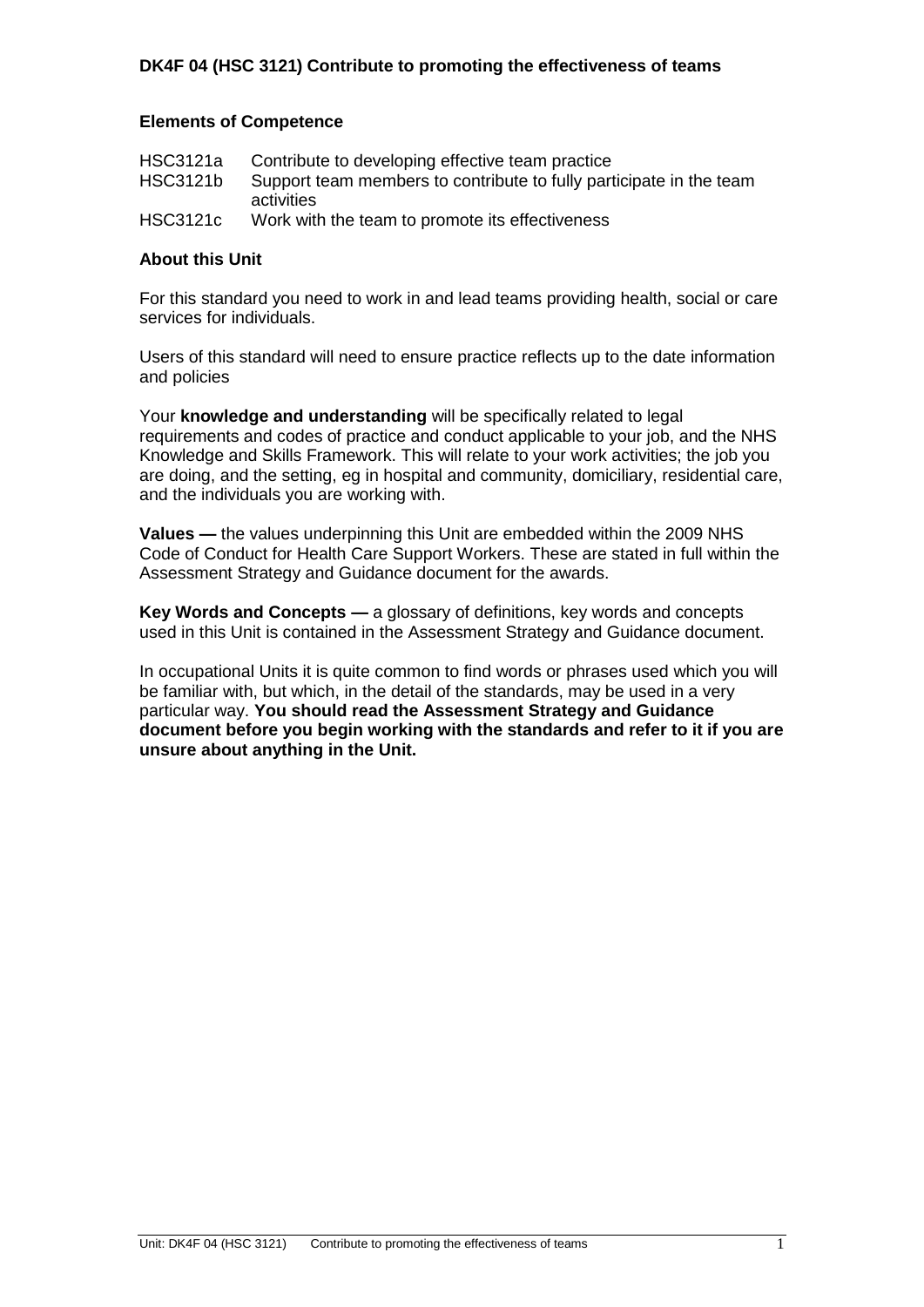#### **Specific Evidence Requirements for the Unit It is essential that you adhere to the Evidence Requirements for this Unit SPECIFIC EVIDENCE REQUIREMENTS FOR THIS UNIT**

#### **Simulation:**

Simulation is **NOT** permitted for any part of this Unit.  $\bullet$ 

#### **The following forms of evidence ARE mandatory:**  $\bullet$

- **Direct Observation:** Your assessor or expert witness must observe you in real work  $\bullet$ activities. Their confirmation of your practice will provide evidence for a significant amount of the performance criteria in this Unit. **For example**, your assessor may observe you give accurate information to team members and offer appropriate support and encouragement to team members, who are undertaking difficult tasks.
- $\blacklozenge$ **Professional discussion:** Describes your actions in a particular situation and reflect on the reason(s) why you practice that way. **For example**, your assessor may ask you to explain, giving an example from practice, how you evaluate your contribution to the team and accept constructive criticism positively.

**Competence of performance and knowledge could also be demonstrated using a variety of evidence from the following:**

- **Reflective Account:** These are written pieces of work which allow you to reflect on the course of action you took in a specific situation to identify any learning from the piece of work and to describe what you might do differently in the light of your new knowledge.
- $\blacklozenge$ **Questioning/professional discussion**: May be used to provide evidence of knowledge, legislation, policies and procedures which cannot be fully evidenced through direct observation or reflective accounts. In addition your assessor/mentor or expert witness may also ask questions to clarify aspects of your practice.
- **Expert Witness**: A designated expert witness, eg a senior member of staff, may  $\blacklozenge$ provide a direct observation of your practice, or record a professional discussion they have held with you on a specific piece of practice.
- **Witness Testimony**: Can be a confirmation or authentication of the activities described  $\blacklozenge$ in your evidence which your assessor or mentor has not seen.
- **Products:** These can be any record that you would normally use within your normal  $\blacklozenge$ role, eg you should not put confidential records in your portfolio; they can remain where they are normally stored and be checked by your assessor and internal verifier.
- **Prior Learning:** You may be able to use recorded prior learning from a course of  $\blacklozenge$ training you have attended within the last two years. Discussion on the relevance of this should form part of your assessment plan for each Unit.
- $\ddot{\bullet}$ **Simulation:** There may be times when you have to demonstrate you are competent in a situation that does not arise naturally through your work role, eg dealing with violent or abusive behaviour. The Evidence Requirements in each Unit provide specific guidance regarding the use of simulation.

## **GENERAL GUIDANCE**

- Prior to commencing this Unit you should agree and complete an assessment plan with  $\blacklozenge$ your assessor which details the assessment methods you will be using, and the tasks you will be undertaking to demonstrate your competence.
- Evidence must be provided for ALL of the performance criteria, ALL of the knowledge.
- The evidence must reflect the policies and procedures of your workplace and be linked to current legislation, values and the principles of best practice within the Health Care sector. This will include the National Service Standards for your areas of work.
- All evidence must relate to your own work practice. $\blacklozenge$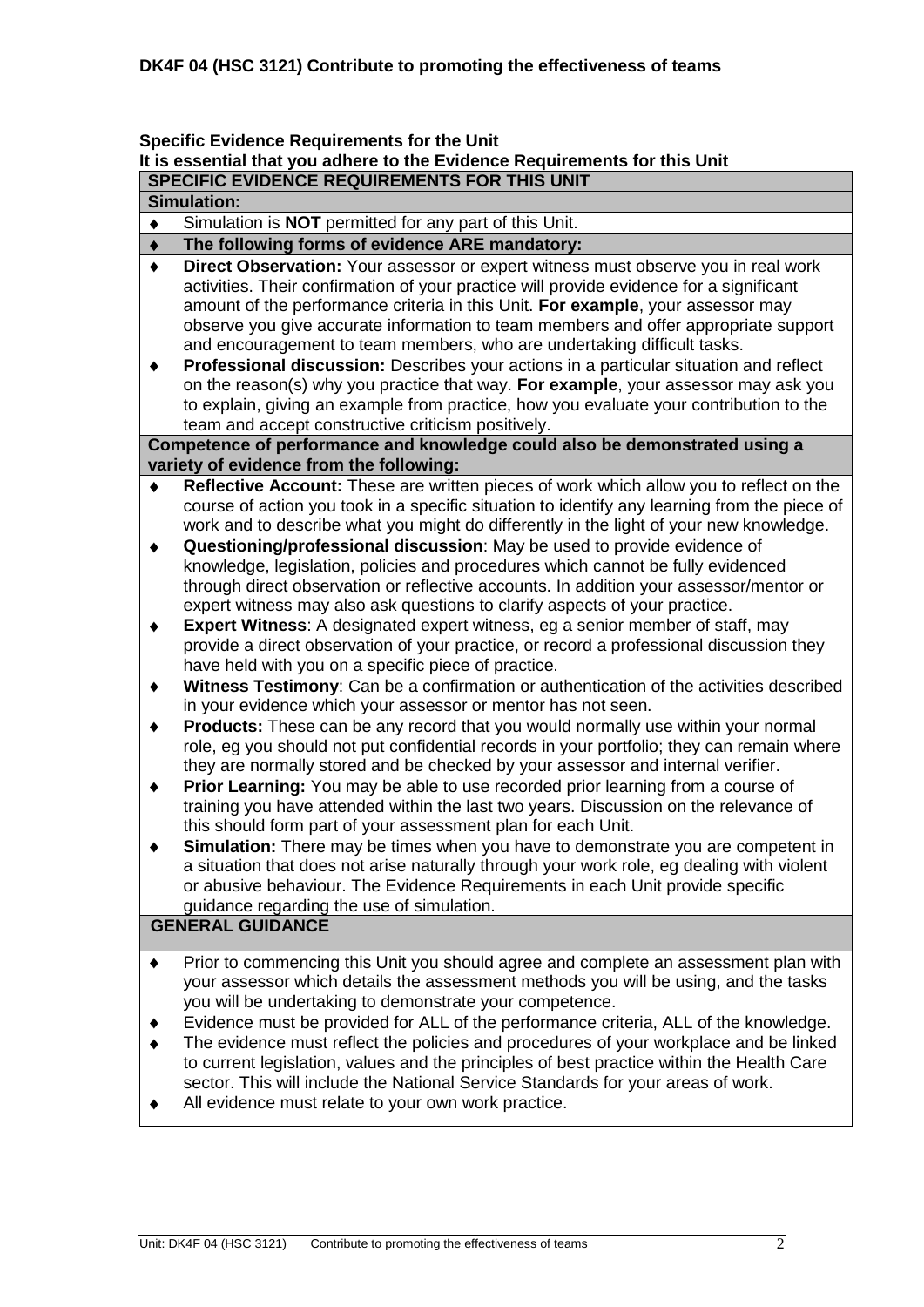#### **KNOWLEDGE SPECIFICATION FOR THIS UNIT**

Competent practice is a combination of the application of skills and knowledge informed by values and ethics. This specification details the knowledge and understanding required to carry out competent practice in the performance described in this Unit.

When using this specification **it is important to read the knowledge requirements in relation to expectations and requirements of your job role**.

**You need to provide evidence for ALL knowledge points listed below. There are a variety of ways this can be achieved so it is essential that you read the 'knowledge evidence' section of the Assessment Guidance.**

|                | You need to show that you know, understand and can apply in<br>practice:      | <b>Enter</b><br><b>Evidence</b><br><b>Numbers</b> |
|----------------|-------------------------------------------------------------------------------|---------------------------------------------------|
|                | <b>Values</b>                                                                 |                                                   |
| $\mathbf{1}$   | Legal and organisational requirements on equality, diversity,                 |                                                   |
|                | discrimination, rights, confidentiality and sharing of information.           |                                                   |
| $\overline{2}$ | How to ensure that you protect the rights and the interests of                |                                                   |
|                | individuals, taking account of any limitations on the individual's<br>rights. |                                                   |
| 3              | Dilemmas between:                                                             |                                                   |
|                | the individual's rights and their responsibilities for their<br>(a)           |                                                   |
|                | own care, support and protection                                              |                                                   |
|                | the individual's wishes, preferences and needs and how<br>(b)                 |                                                   |
|                | these can and are being met                                                   |                                                   |
|                | your own values and those of the individual and key<br>(c)<br>people          |                                                   |
|                | your values and those of others within and outside your<br>(d)                |                                                   |
|                | organisation                                                                  |                                                   |
|                | the individual's rights and the rights of key people<br>(e)                   |                                                   |
| 4              | Methods that are effective:                                                   |                                                   |
|                | in promoting equality and diversity<br>(a)                                    |                                                   |
|                | (b) when dealing with and challenging discrimination                          |                                                   |
|                | Legislation and organisational policy and procedures                          |                                                   |
| 5              | How to challenge discriminatory practice with the team.                       |                                                   |
| 6              | Regulation, codes of practice and conduct that apply to you                   |                                                   |
|                | and others for whom you are responsible.                                      |                                                   |
| $\overline{7}$ | Legislation on:                                                               |                                                   |
|                | (a) data protection                                                           |                                                   |
|                | access to personal information<br>(b)                                         |                                                   |
|                | disclosure of information<br>(c)                                              |                                                   |
|                | dealing with complaints<br>(d)<br>health and safety<br>(e)                    |                                                   |
|                | protection of individuals from danger, harm and abuse<br>(f)                  |                                                   |
|                | recording, reporting, storage, security and sharing of<br>(g)                 |                                                   |
|                | information                                                                   |                                                   |
| 8              | Standards and guidance relevant to the areas of work for                      |                                                   |
|                | which you are responsible.                                                    |                                                   |
| 9              | Your own role, responsibilities, accountability and duties for                |                                                   |
|                | team working and development.                                                 |                                                   |
| 10             | The roles and responsibilities of others with whom you work                   |                                                   |
|                | from within and outside your organisation relating to team                    |                                                   |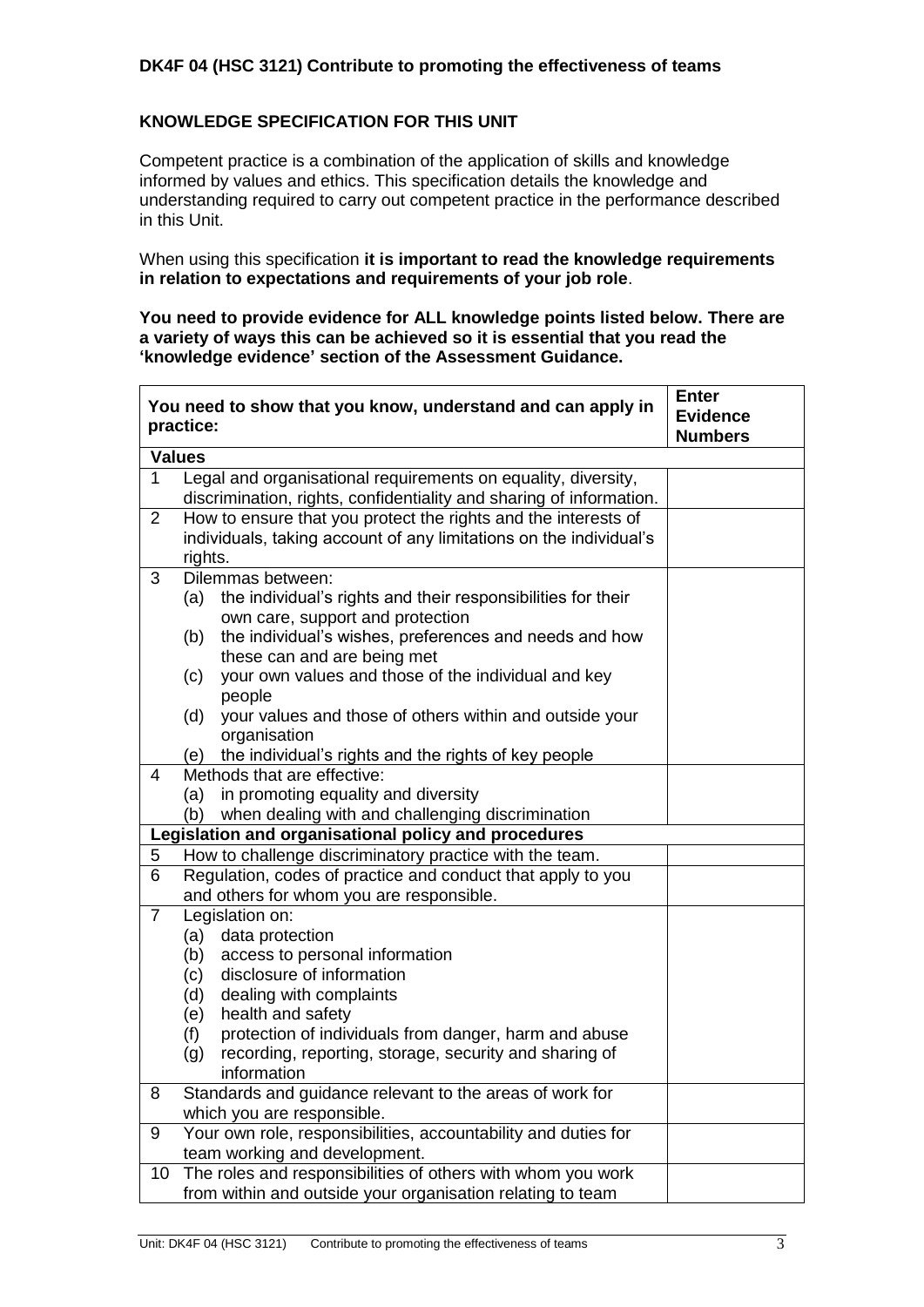| You need to show that you know, understand and can apply in<br>practice:                                           | <b>Evidence</b><br><b>Numbers</b> |
|--------------------------------------------------------------------------------------------------------------------|-----------------------------------|
| working and development.                                                                                           |                                   |
| Your organisation's policies, procedures and guidance on<br>11                                                     |                                   |
| contributing to promoting the effectiveness of teams.                                                              |                                   |
| <b>Theory and practice</b>                                                                                         |                                   |
| 12 How and where to access information and support that can                                                        |                                   |
| inform your practice about team working.                                                                           |                                   |
| Government reports, inquiries and research on multi<br>13                                                          |                                   |
| disciplinary and multi agency team working.                                                                        |                                   |
| Theories relevant to the individuals with whom you work,<br>14                                                     |                                   |
| about:                                                                                                             |                                   |
| (a) underpinning effective team working and management                                                             |                                   |
| leadership and effective leadership styles for team<br>(b)                                                         |                                   |
| working within health, social or care setting                                                                      |                                   |
| communication techniques that are effective in promoting<br>(c)                                                    |                                   |
| effective team working and management                                                                              |                                   |
| power and how it can be used and abused within teams<br>(d)                                                        |                                   |
| 15 The types of team working that is used in health, social or care                                                |                                   |
| and how the teams differ in structure, purpose and                                                                 |                                   |
| constitution.                                                                                                      |                                   |
| 16 Conditions and issues you are likely to face in your work within                                                |                                   |
| teams.                                                                                                             |                                   |
| 17 How to motivate team members to work effectively as a team.                                                     |                                   |
| 18 The best ways to provide constructive information, feedback                                                     |                                   |
| and advice that focus on the work of team members.                                                                 |                                   |
| How to give constructive feedback to the team and the<br>19                                                        |                                   |
| contribution of this to learning and development within the                                                        |                                   |
| team and its members.                                                                                              |                                   |
| 20 How to work with, and resolve conflicts that you are likely to                                                  |                                   |
| meet when working in teams.                                                                                        |                                   |
| The range of interactive styles that individuals have and how<br>21                                                |                                   |
| these may affect ongoing work within the team.                                                                     |                                   |
| 22 Your role in relation to others in the work team and how it may                                                 |                                   |
| grow and develop and the potential obstacles to personal                                                           |                                   |
| development.                                                                                                       |                                   |
| The purpose of agreeing changes in team working with the<br>23                                                     |                                   |
| team as a whole and the reason for individuals taking                                                              |                                   |
| responsibility for team decision.                                                                                  |                                   |
| 24 The reason you should take responsibility for your own                                                          |                                   |
| development and effectively review your own performance                                                            |                                   |
| progress in team membership and management.<br>25 The effects which work priorities have on team members and       |                                   |
|                                                                                                                    |                                   |
| how to offer help and support to team members in busy and<br>stressful times.                                      |                                   |
|                                                                                                                    |                                   |
| Different problems that can emerge when working within a<br>26<br>team and the actions to take in such situations. |                                   |
| How to select, structure and provide clear written information<br>27                                               |                                   |
| and advice in a form which is suitable for team members.                                                           |                                   |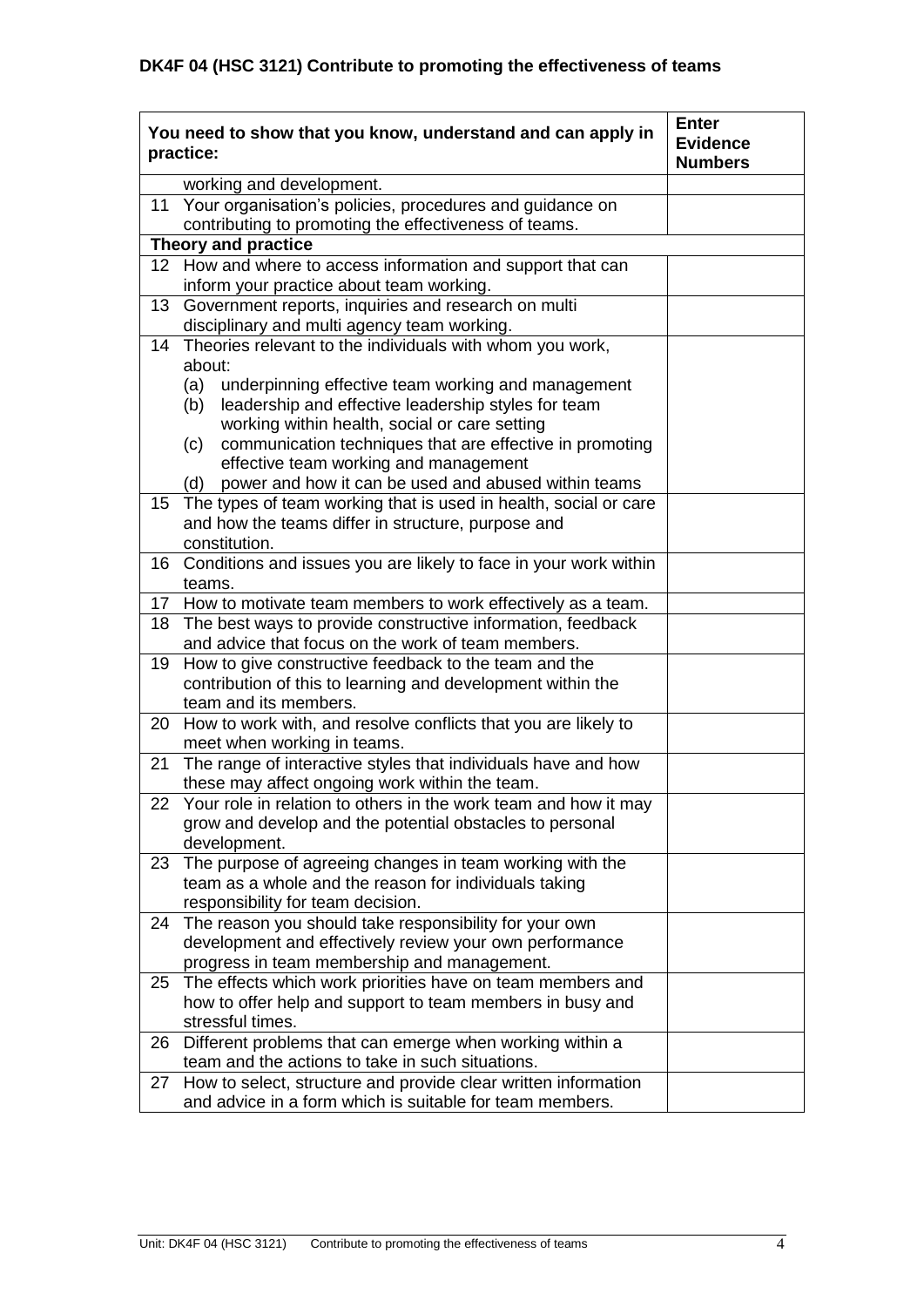| <b>Performance Criteria</b> |                                                                                                                                                            |  |    |    |   |   |    |    |
|-----------------------------|------------------------------------------------------------------------------------------------------------------------------------------------------------|--|----|----|---|---|----|----|
|                             |                                                                                                                                                            |  | RA | EW | Q | P | WТ | PD |
|                             | Acknowledge and take account of team<br>member's views and opinions.                                                                                       |  |    |    |   |   |    |    |
| 2                           | Communicate constructively, fairly and<br>inclusively with team members.                                                                                   |  |    |    |   |   |    |    |
| 3                           | Give accurate information to team<br>members.                                                                                                              |  |    |    |   |   |    |    |
| 4                           | Ensure that other team members are<br>aware of your activities, providing<br>sufficient information to enable other<br>team members to take over from you. |  |    |    |   |   |    |    |
| 5                           | Identify and encourage good team<br>practice.                                                                                                              |  |    |    |   |   |    |    |
| 6                           | Support effective group dynamics,<br>handling team issues and conflicts<br>constructively.                                                                 |  |    |    |   |   |    |    |
| 7                           | Report issues that you cannot resolve<br>to the appropriate people.                                                                                        |  |    |    |   |   |    |    |
| 8                           | Ensure that working practices are<br>carried out as agreed by the team.                                                                                    |  |    |    |   |   |    |    |
| 9                           | Record and implement changes to<br>working practices agreed by the team.                                                                                   |  |    |    |   |   |    |    |

## **Element DK4F04a Contribute to developing effective team practice**

*PD* = *Professional Discussion*

*DO = Direct Observation RA = Reflective Account Q = Questions*

*EW = Expert Witness P = Product (Work) WT = Witness Testimony*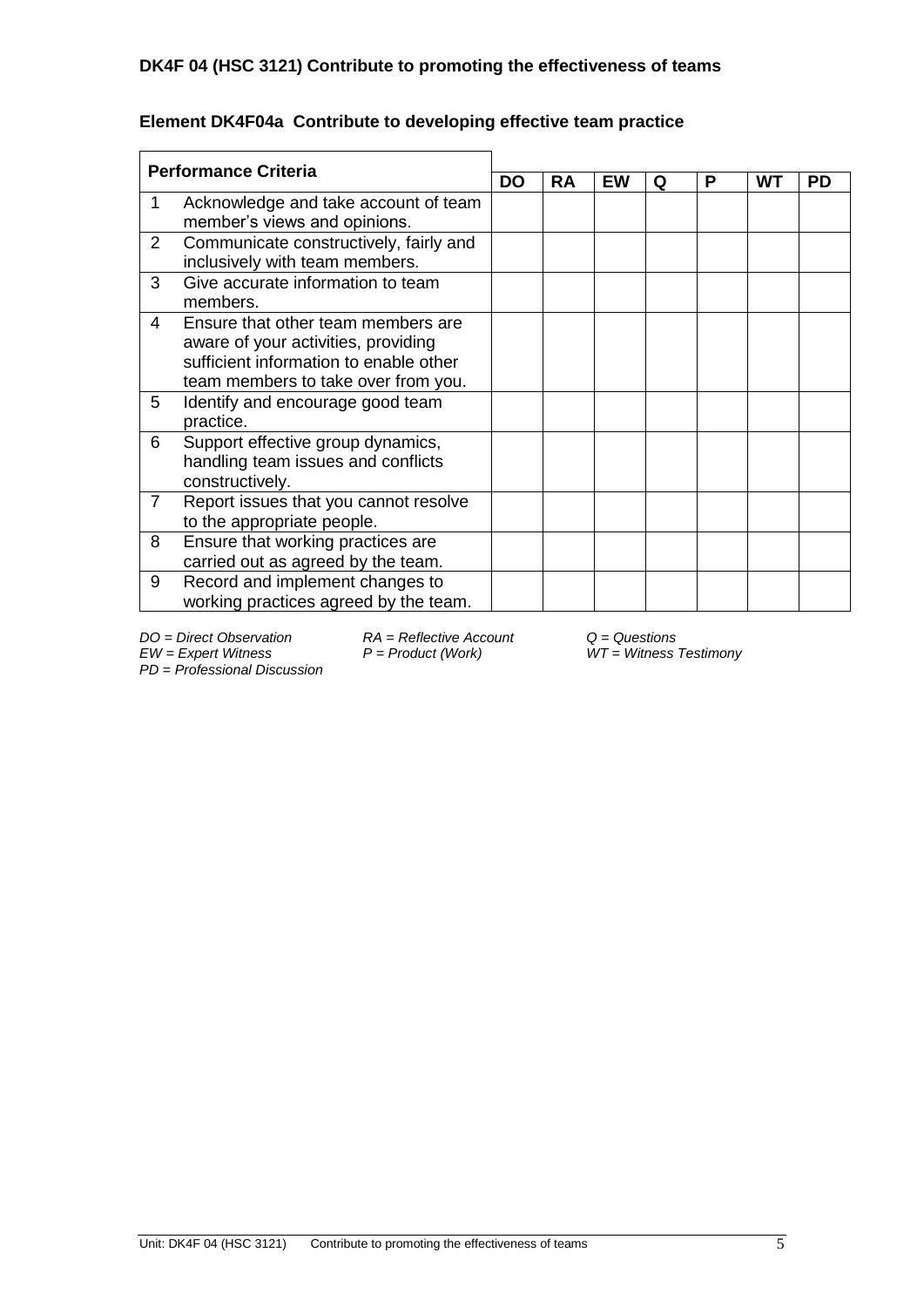### **Element DK4F04b Support team members to contribute to and fully participate in the team activities**

| <b>Performance Criteria</b> |                                                            |  |           |           |   |   |    |           |
|-----------------------------|------------------------------------------------------------|--|-----------|-----------|---|---|----|-----------|
|                             |                                                            |  | <b>RA</b> | <b>EW</b> | Q | P | WТ | <b>PD</b> |
| 1                           | Praise team members when they have                         |  |           |           |   |   |    |           |
|                             | undertaken team activities effectively.                    |  |           |           |   |   |    |           |
| 2                           | Identify and help team members that                        |  |           |           |   |   |    |           |
|                             | need support.                                              |  |           |           |   |   |    |           |
| 3                           | Challenge abusive, aggressive and                          |  |           |           |   |   |    |           |
|                             | discriminatory actions and remarks,                        |  |           |           |   |   |    |           |
|                             | explaining to team members the<br>problems they may cause. |  |           |           |   |   |    |           |
| 4                           | Ensure that any interventions with team                    |  |           |           |   |   |    |           |
|                             | members are handled appropriately                          |  |           |           |   |   |    |           |
|                             | and sensitively.                                           |  |           |           |   |   |    |           |
| 5                           | Offer appropriate support and                              |  |           |           |   |   |    |           |
|                             | encouragement to team members who                          |  |           |           |   |   |    |           |
|                             | are undertaking new and difficult tasks.                   |  |           |           |   |   |    |           |
| 6                           | Offer sensitive and constructive advice                    |  |           |           |   |   |    |           |
|                             | and help to team members.                                  |  |           |           |   |   |    |           |
| $\overline{7}$              | Offer information and advice to people                     |  |           |           |   |   |    |           |
|                             | in a more senior position, in a manner                     |  |           |           |   |   |    |           |
|                             | that is consistent with your role, and                     |  |           |           |   |   |    |           |
|                             | recognises the sensitivities of the<br>situation.          |  |           |           |   |   |    |           |
| 8                           | Share information which would be of                        |  |           |           |   |   |    |           |
|                             | benefit to others, within confidentiality                  |  |           |           |   |   |    |           |
|                             | agreements and according to legal and                      |  |           |           |   |   |    |           |
|                             | organisational requirements.                               |  |           |           |   |   |    |           |
|                             |                                                            |  |           |           |   |   |    |           |

*DO = Direct Observation RA = Reflective Account Q = Questions PD* = *Professional Discussion*

*EW = Expert Witness P = Product (Work) WT = Witness Testimony*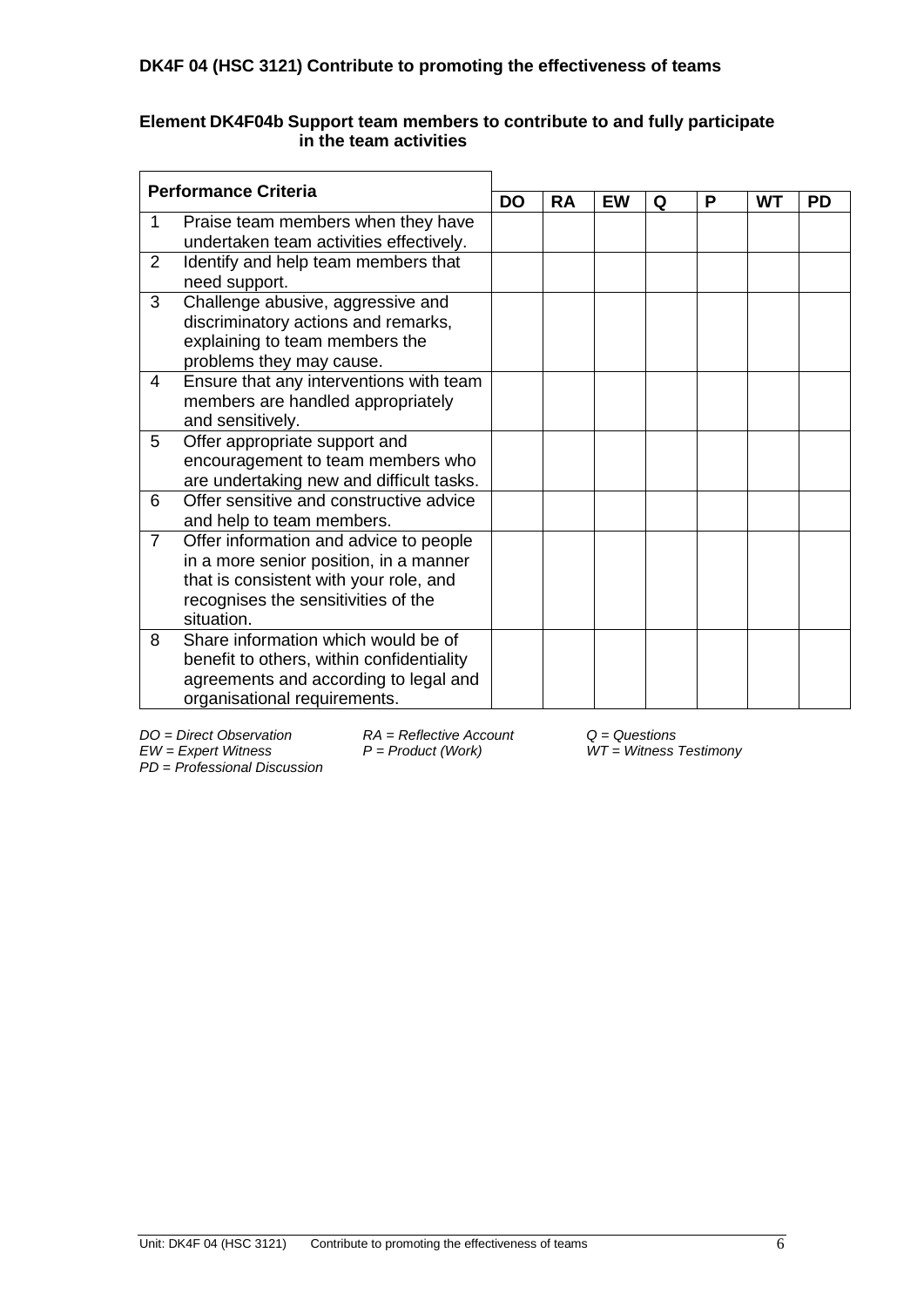| <b>Performance Criteria</b> |                                                                                                                                                                                                                                                                                                                                                        | <b>DO</b> |           |           |   |   |           |           |
|-----------------------------|--------------------------------------------------------------------------------------------------------------------------------------------------------------------------------------------------------------------------------------------------------------------------------------------------------------------------------------------------------|-----------|-----------|-----------|---|---|-----------|-----------|
|                             |                                                                                                                                                                                                                                                                                                                                                        |           | <b>RA</b> | <b>EW</b> | Q | P | <b>WT</b> | <b>PD</b> |
| $\mathbf{1}$                | Identify your own development needs<br>for team working.                                                                                                                                                                                                                                                                                               |           |           |           |   |   |           |           |
| 2                           | Identify with team members:<br>(a)<br>your own roles and<br>responsibilities<br>the roles and responsibilities of<br>(b)<br>other team members<br>activities to be carried out by<br>(c)<br>yourself and others<br>how the activities of all members<br>(d)<br>will contribute to meeting the<br>aims, objectives, outcomes and<br>purpose of the team |           |           |           |   |   |           |           |
| 3                           | Organise and carry out your agreed<br>activities effectively.                                                                                                                                                                                                                                                                                          |           |           |           |   |   |           |           |
| $\overline{4}$              | Take into account the needs of the<br>team, the service and the provision<br>when considering your personal<br>development needs.                                                                                                                                                                                                                      |           |           |           |   |   |           |           |
| 5                           | Evaluate your contribution to the team<br>and accept constructive criticism,<br>positively.                                                                                                                                                                                                                                                            |           |           |           |   |   |           |           |
| 6                           | Reflect on how effectively you deal with<br>conflicts, seeking support where<br>conflicts are not within your<br>competence and responsibility to deal<br>with.                                                                                                                                                                                        |           |           |           |   |   |           |           |
| $\overline{7}$              | Keep effective, accurate and up-to-date<br>records within confidentiality<br>agreements and according to legal and<br>organisational requirements.                                                                                                                                                                                                     |           |           |           |   |   |           |           |
| 8                           | Contribute to developing a team culture<br>in which people can trust and rely on<br>you.                                                                                                                                                                                                                                                               |           |           |           |   |   |           |           |

## **Element DK4F04c Work within the team to promote its effectiveness**

 $P = Product (Work)$ 

*DO = Direct Observation RA = Reflective Account Q = Questions*

*PD* = *Professional Discussion*